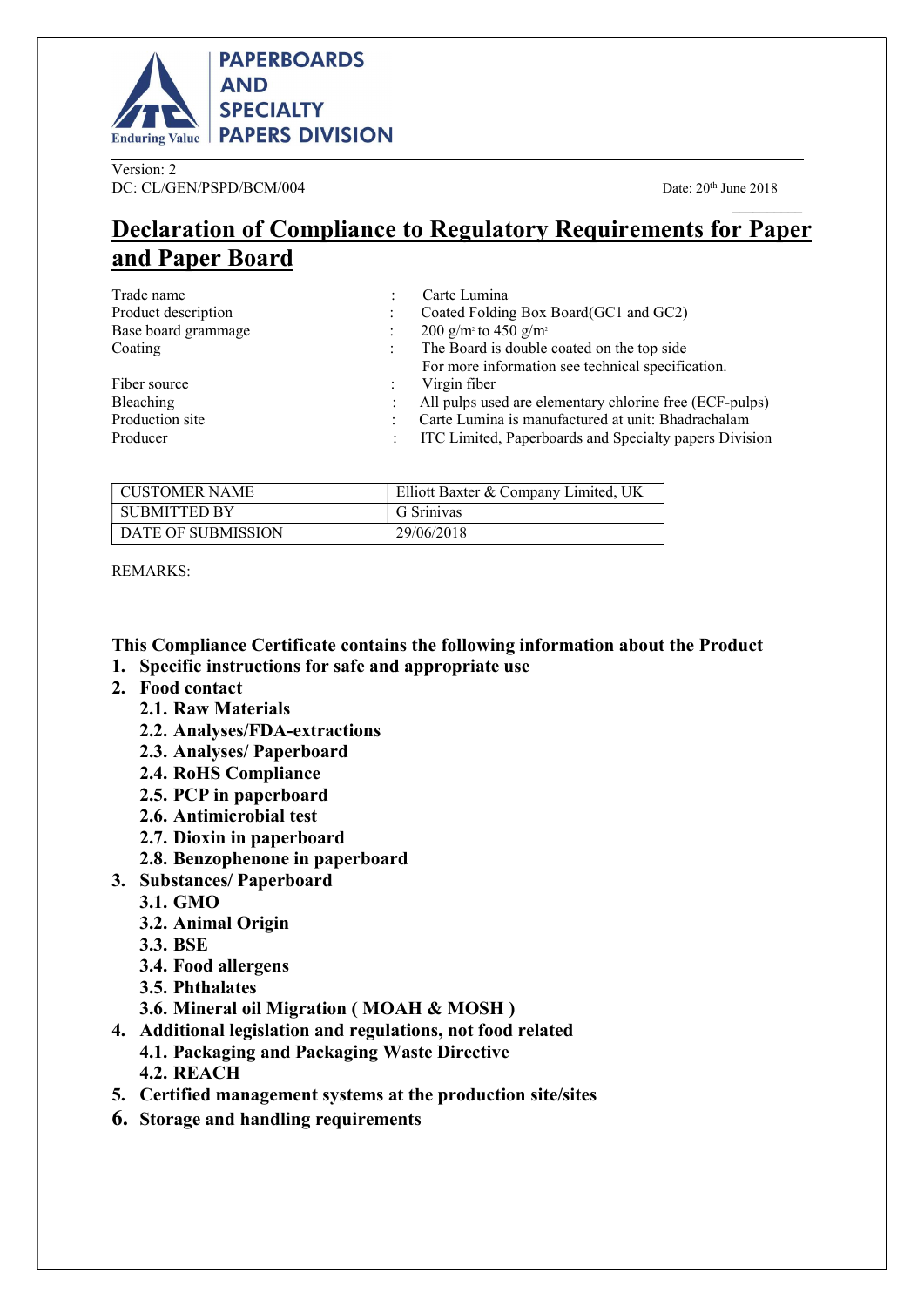

# 1. Specific instructions for safe and appropriate use

Carte Lumina is intended for packaging dry foodstuffs, aqueous, acidic, low alcoholic  $\lt$  5% (v/v) and fatty foodstuffs. The information given in this certificate is based on written confirmations of our chemical suppliers as well as evaluations and analyses made by and the certificate of compliance given by an independent research laboratory, TUV NORD GROUP, Product Certification Services.

Please note that the top clay coated side of the board is suitable for printing and is generally not intended for contact with any food.

Carte Lumina is suitable for use under the following conditions of temperature and time. Please also see storage conditions.

- Freezer/fridge (-20°C to 5°C more than 24 hrs)
- Room temperature (up to 40°C for more than 24 hrs)

With aqueous, acidic and fatty foodstuffs also

- Hot-fill (heating up to 70°C for up to 2h or heating up to 100°C for up to 15min)
- Microwave oven \*
- Conventional oven (max. 220°C and 30 min)

\* It is the responsibility of the packer of the finished packages to ensure that the package is safe to use in the intended conditions (W/min) taking into account all relevant information e.g. the shape and size of the package and packaged food.

# 2. Food contact

We hereby declare that the Carte Lumina before conversion complies where applicable and under foreseeable Conditions of use with the relevant requirements of;

Regulation (EC) No 1935/2004 on materials on materials and articles intended to come into contact with food

Regulation (EC) No 2023/2006 on good manufacturing practice for materials and articles intended to come into contact with food

# 2.1.Raw materials

## Paperboard

For the purpose to achieve high chemical and microbiological purity only virgin fibers and food contact approved chemical additives are used as raw material in the production of paperboard. The pulp and paper manufacturing process conforms to established technology involving the use of generally recognized chemicals. All chemical additives used as raw materials for the paperboard are mentioned in the following regulations. Information below is based on the written confirmation of our chemical suppliers and analysis performed on the paperboard.

The paperboard complies where applicable and under foreseeable conditions of use with;

- Regulation (EC) No 1935/2004 on materials on materials and articles intended to come into contact with food
- Regulation (EC) No 2023/2006 on good manufacturing practice for materials and articles intended to come into contact with food
- German BfR Recommendation XXXVI, Paper and board (2009)
- German BfR Recommendation XXXVI/2, Paper and board (2009)
- US FDA CFR 21, §176.170: Paper and Paperboard Components (2010)
- US FDA CFR 21, §176.180: Paper and Paperboard Components (2010)

## Fluorescent whitening agents

We hereby confirm that fluorescent whitening agents or optical brightening agents are added in the production of the board.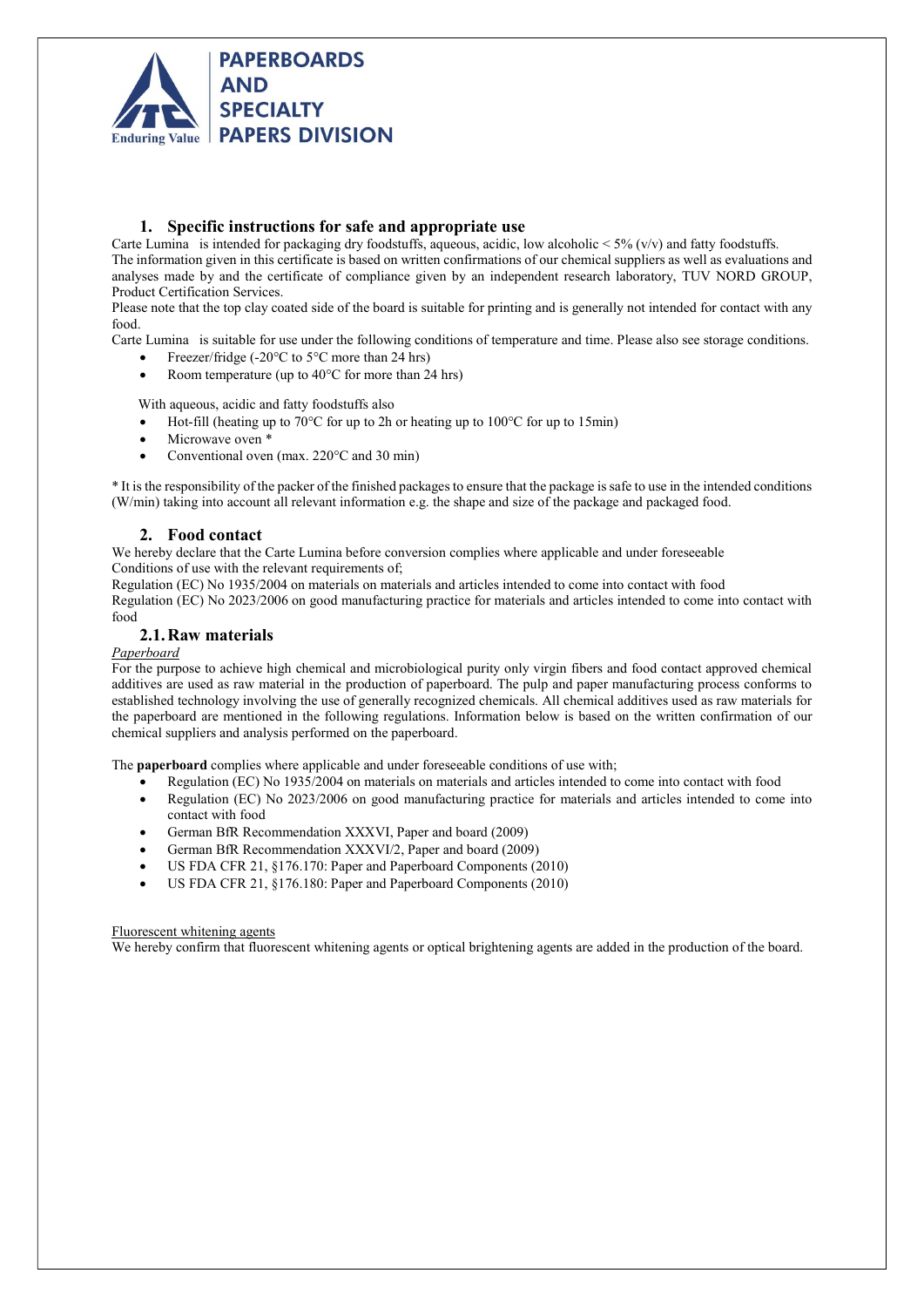

2.2.Analyses / FDA-extractions

FDA-extractions

The following extractions have been performed on representative samples of Carte Lumina to meet the FDA 21 CFR §176.170 and 176.180 and BfR 36 BGVV Guidelines The limits stipulated in the FDA 21 CFR § 176.170 and 180, BfR 36 BGVV have not exceeded.

| Simulant       | Contact Time | Temperature     | Extractives(mg/in <sup>2</sup> ) | $LOQ$ (mg/in <sup>2</sup> ) |
|----------------|--------------|-----------------|----------------------------------|-----------------------------|
| Water          | 2 hours      | $250^{\circ}$ F | < 0.5                            | $\leq 0.5$                  |
| Water          | 48 hours     | $70^{\circ}$ F  | < 0.5                            | $\leq 0.5$                  |
| n-heptane      | 2 hours      | $150^{\circ}$ F | < 0.5                            | $\leq 0.5$                  |
| n-heptane      | 30 minutes   | $150^{\circ}$ F | < 0.5                            | $\leq 0.5$                  |
| n-heptane      | 2 hours      | $70^{\circ}$ F  | < 0.5                            | $\leq 0.5$                  |
| n-heptane      | 30 minutes   | $70^{\circ}$ F  | < 0.5                            | $\leq 0.5$                  |
| 10 % alcohol   | 2 hours      | $150^{\circ}$ F | < 0.5                            | $\leq 0.5$                  |
| $10\%$ alcohol | 48 hours     | $150^{\circ}$ F | < 0.5                            | $\leq 0.5$                  |
| $10\%$ alcohol | 2 hours      | $70^{\circ}$ F  | < 0.5                            | $\leq 0.5$                  |
| 20 % alcohol   | 48 hours     | $70^{\circ}$ F  | < 0.5                            | $\leq 0.5$                  |
| 20 % alcohol   | 2 hours      | $150^{\circ}$ F | < 0.5                            | $\leq 0.5$                  |
| 50 % alcohol   | 2 hours      | $150^{\circ}$ F | < 0.5                            | $\leq 0.5$                  |
| 50 % alcohol   | 48 hours     | $70^{\circ}$ F  | < 0.5                            | $\leq 0.5$                  |
| 50 % alcohol   | 48 hours     | $70^{\circ}$ F  | < 0.5                            | $\leq 0.5$                  |
| Acetic Acid    | 2 hrs        | $150^{\circ}$ C | < 0.5                            | $\leq 0.5$                  |
| Acetic Acid    | 48 hrs       | $70^{\circ}$ C  | < 0.5                            | $\leq 0.5$                  |

# 2.3.Analyses / Paperboard

Heavy metals in paperboard

The Carte Lumina complies with the requirements in BfR Empfehlungen XXXVI, Paper and Board (2009).

| Cadmium (Cd)               | $< 0.1$ mg/kg         |
|----------------------------|-----------------------|
| Mercury (Hg)               | $< 0.1$ mg/kg         |
| Lead (Pb)                  | $\leq 1$ mg/kg        |
| Arsenic (As)               | < 0.1 mg/kg           |
| Antimony (Sb)              | $<$ 0.1 $mg/kg$       |
| <b>Hexavalent Chromium</b> | $<$ 0.5mg/Kg          |
| Tin                        | $\leq$ lmg/Kg         |
| Tungsten                   | $\langle$ lmg/Kg      |
| Gold                       | $<$ <i>lmg</i> / $kg$ |

#### 2.4. RoHS Compliance

The paperboard complies with the requirements of RoHS Directive 2011/65/EU.

## 2.5. PCP in paperboard

The paperboard complies with the requirements for pentachlorophenol (PCP) in BfR Empfehlungen XXXVI, Paper and Board (2009). Analysis have been performed on representative board samples for pentachlorophenol (PCP) according to EN ISO15320. The amount of PCP is  $\leq$  0.15 mg/kg which is the acceptable limit.

#### 2.6. Antimicrobial test

The paperboard fulfils the requirements in BfR XXXVI. Determinations have been performed on representative board samples regarding the transfer of antimicrobial constituents according to EN 1104.There was no inhibition zone detected i.e there was no transfer of antimicrobial constituents. We do not add surface biocides on top of the board which can also be seen in the result.

#### 2.7. Dioxin in paperboard

The content of polychlorinated dibenzo-p-dioxins (PCDDs) and polychlorinated dibenzofurans (PCDFs) expressed in World Health Organization (WHO) and NATO/CCMS toxic equivalents in paperboard are below 1 ng/kg board. The paperboard does not contain "dioxin-like" coplanar polychlorinated biphenyls (PCBs) above 0.1mg/dm² board.

#### 2.8. Benzophenone in paperboard

The paperboard complies with the requirements for benzophenone in BfR Empfehlungen XXXVI(Annexe I). Analysis have been performed on representative board samples for benzophenone. The amount of benzophenone is  $< 0.1$  mg/dm<sup>2</sup> which is the acceptable limit.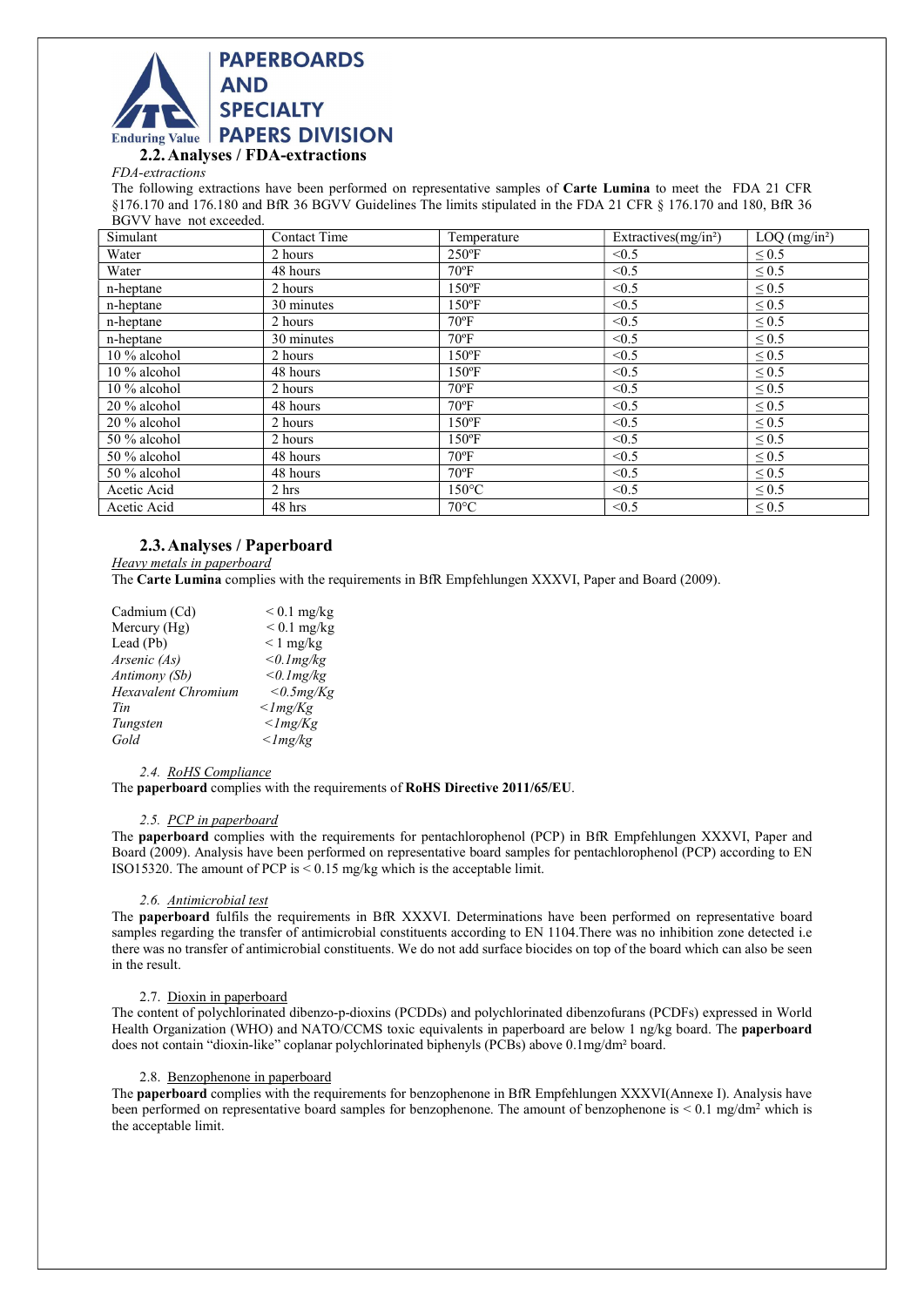

### 3. Substances / Paperboard\_

Intentionally added shall mean deliberately utilized in the formulation of a material or component where its continued presence is desired in the final product to provide a specific characteristics, appearance or quality. Please note that we do not analyze the board for the substances listed below.

Nano Material: No Nano material is used in the manufacture of the product

#### 3.1. GMO

We hereby confirm that genetically Modified Organisms (GMO) in accordance with "Environmental site on GMO" are not intentionally added in the production of board. Our suppliers can however not exclude adventitious and technically unavoidable contamination. This information is based upon information given by our chemical suppliers.

http://ec.europa.eu/environment/biotechnology/index\_en.htm and

http://europa.eu/rapid/pressReleasesAction.do?reference=MEMO/04/85&format=HTML&aged=0&language=EN&guiLang uage=en

Regulation 1830/2003 on traceability and labeling of GMO; "The adventitious or technically unavoidable presence of GMcrops in conventional crops may occur as a result of seed production, cultivation, harvest, transport and processing. As long as the level of such contamination remains below the current 0.9 % legislative limit, food ingredients can be considered as not being produced from GM raw materials."

## 3.2. Animal origin

We hereby confirm that no additive of animal origin is intentionally added in the production of board. This information is based upon information given by our chemical suppliers. Hence it reaches Halal Requirements

#### 3.3. BSE

We hereby confirm that no substances causing Transmissible Spongiform Encephalopathies, TSEs including Bovine spongiform encephalopathy, BSE and CreutzfeldtJakob Disease, JCD is intentionally added in the production of board. This information is based upon information given by our chemical suppliers.

#### 3.4. Food allergens

We hereby confirm that, with reference to the US FDA Food Allergen Labelling and Consumer Protection Act (FALCPA) and the EU Directive 2003/89/EC, the following food allergens or products derived thereof are not intentionally added for the manufacture of board:

- Cereals containing gluten and products thereof
- Crustaceans and products thereof
- Eggs and products thereof
- Fish and products thereof
- Peanuts and products thereof
- Soybeans and products thereof
- Milk and products thereof
- Nuts and products thereof
- Celery and products thereof
- Mustard and products thereof
- Sesame seeds and products thereof
- Sulphur dioxide and sulphites at concentrations that may cause transfer from food packaging into food exceeding 10 mg/kg expressed as SO2.

Consequently the products may reasonably be expected not to contain allergenic proteins. This information is based upon information given by our chemical suppliers.

#### 3.5. Phthalates and Chemicals under RoHS

We hereby confirm that no phthalates and chemicals listed under RoHS are intentionally added in the production of Carte Lumina This information is based upon information given by our chemical suppliers and tests done on the product.

#### 3.6.Mineral oil migration( MOAH and MOSH):

ITC LTD –PSPD does not guarantee any limits on MOAH (Mineral oil aromatic hydrocarbons) and MOSH

(Mineral oil saturated hydrocarbons) in this product. It can vary from lot to lot MOAH and MOSH can penetrate and migrate to the paper boards from other sources when suitable and acceptable barrier coatings are not provided. As per 3<sup>rd</sup> Party laboratory test analysis results, MOSH & MOAH not detected in our board.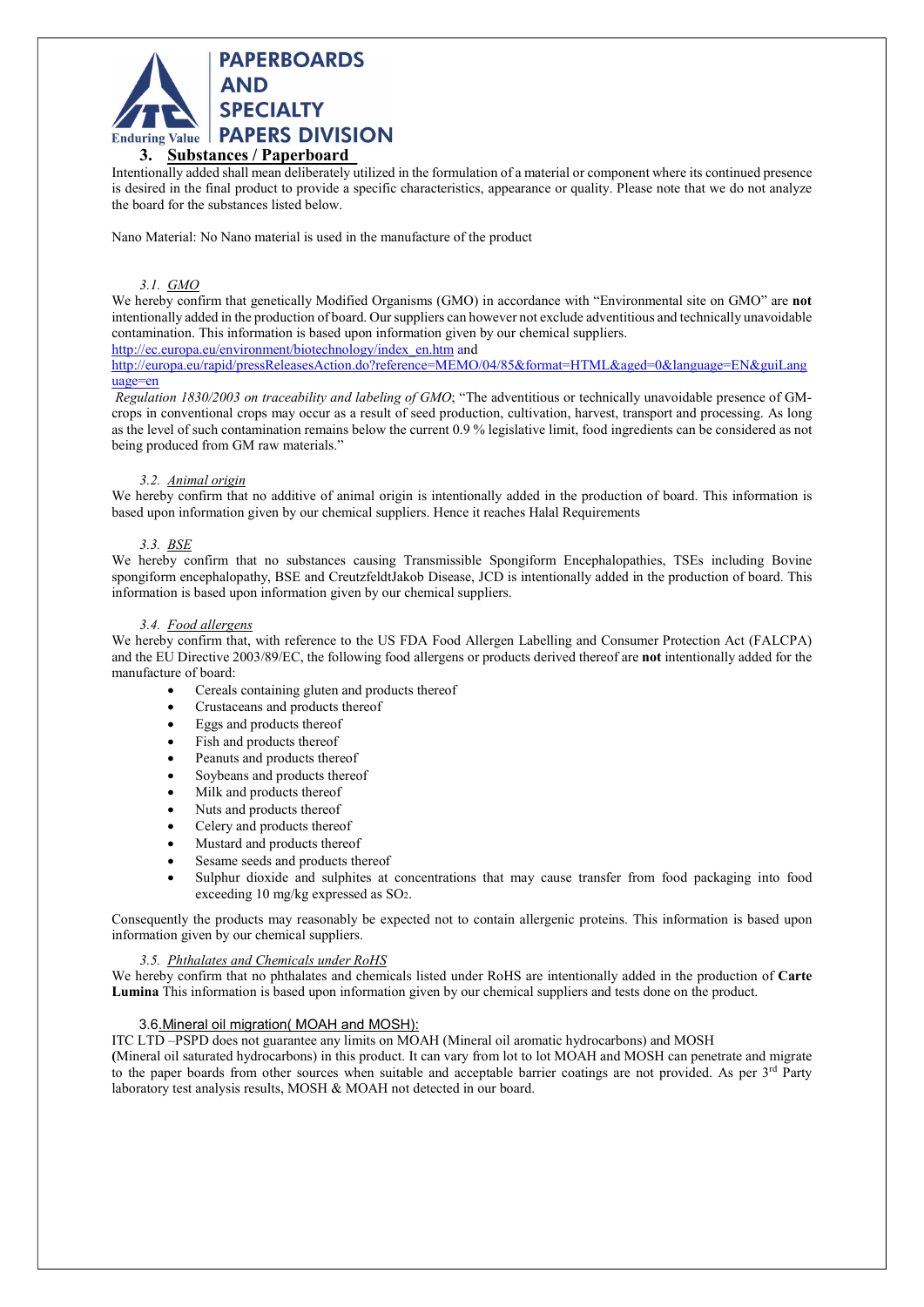

# 4. Additional legislation and regulations, not food related

## 4.1. Packaging and Packaging Waste Directive

Carte Lumina complies with the Packaging and Packaging Waste directive 94/62/EC amended by 2004/12/EC.

- The sum of lead, cadmium, mercury and hexavalent chromium in the board is less than 100 ppm (EN 13428).
- The level of substances hazardous\* to the environment in the board is less than 0.1 %( EN 13428).

The board is suitable for recovery by;

- Material recycling (EN 13430)
- Energy recovery (EN 13431)

## 4.2. REACH

The aim of REACH is to improve the protection of human health and the environment through the better and earlier identification of properties of chemical substances. The REACH regulation gives greater responsibility to industry to manage the risks from chemicals and to provide safety information on the substances. REACH requires an extensive information exchange in the supply chain in order to fulfil all obligations.

Our obligations in REACH are as a downstream user and as a manufacturer of substances and articles. To secure REACH compliance from our suppliers we have insisted on compliance to REACH . For the substances that we manufacture and where REACH demands registration we have done or we will do the registrations according to the timelines set in the REACH regulation.

Cellulose pulp is defined as a substance and exempted from registration according to appendix IV. Our paper and board grades are defined as articles without intended release according to REACH. Consequently this means that registration doesn't apply for our paper and board grades.

If any of our articles contains above  $0.1\%$  (w/w) of a Substance of Very High Concern that will be published on the Candidate List we will inform you as REACH requires. We continuously follow the development of the Candidate List and the substances for authorization. To our knowledge today none of our articles contain any Substance of Very High Concern that is on the Candidate List in a concentration above 0.1% (w/w).

# 5. Certified management systems at the production site/sites

Different Certifications are as follows: Board production ISO 9001 ISO 14001 OHSAS 18001 FSC® CoC BRC/IOP

# 6. Storage and handling requirements

In order to secure/ensure product safety the product must be well wrapped and stored indoor, sheltered from rain and snow. The recommended storage conditions are at 55-65 % relative humidity and 20-25° C. We recommend consumption within 12 months from manufacturing date and after this time rights of claims normally disappear.